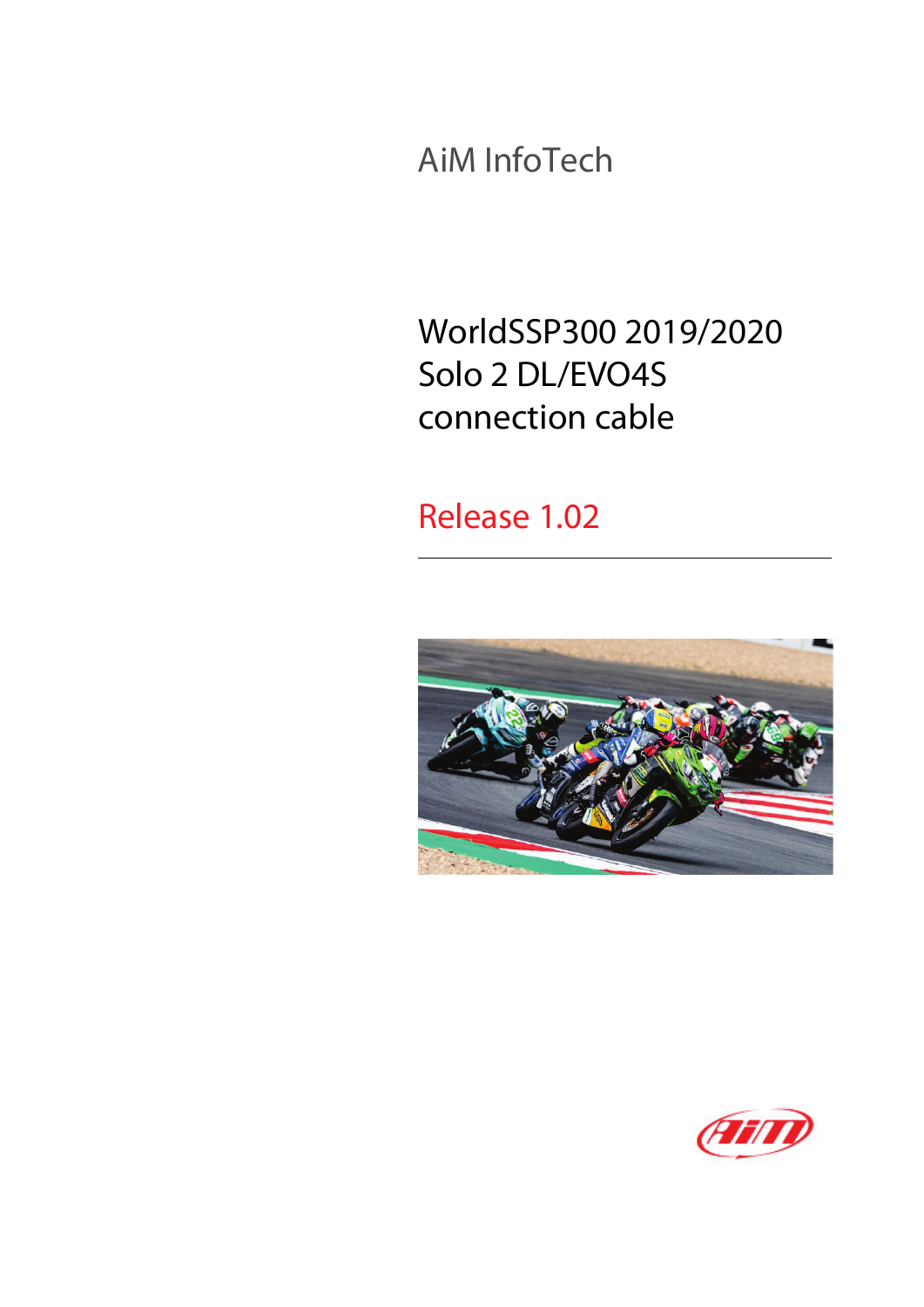

# 1 Models and years

This tutorial explains how to connect AiM devices to WorldSSP300 bikes Engine Control Unit (ECU). Compatible models are:

• WorldSSP300 bikes (with MecTronik MKE5 ECU) 2019/2020

# $\overline{\phantom{0}}$ Part number

AiM designed a specific connection cable to the WorldSSP300 bikes ECU for EVO4S/SOLO 2 DL. This cable allows to read transmitted data from the ECU via CAN and, at the same time, to power up the system.

The part number of the Solo 2 DL and EVO4S connection cable for WorldSSP300 bikes is: **V02589100**.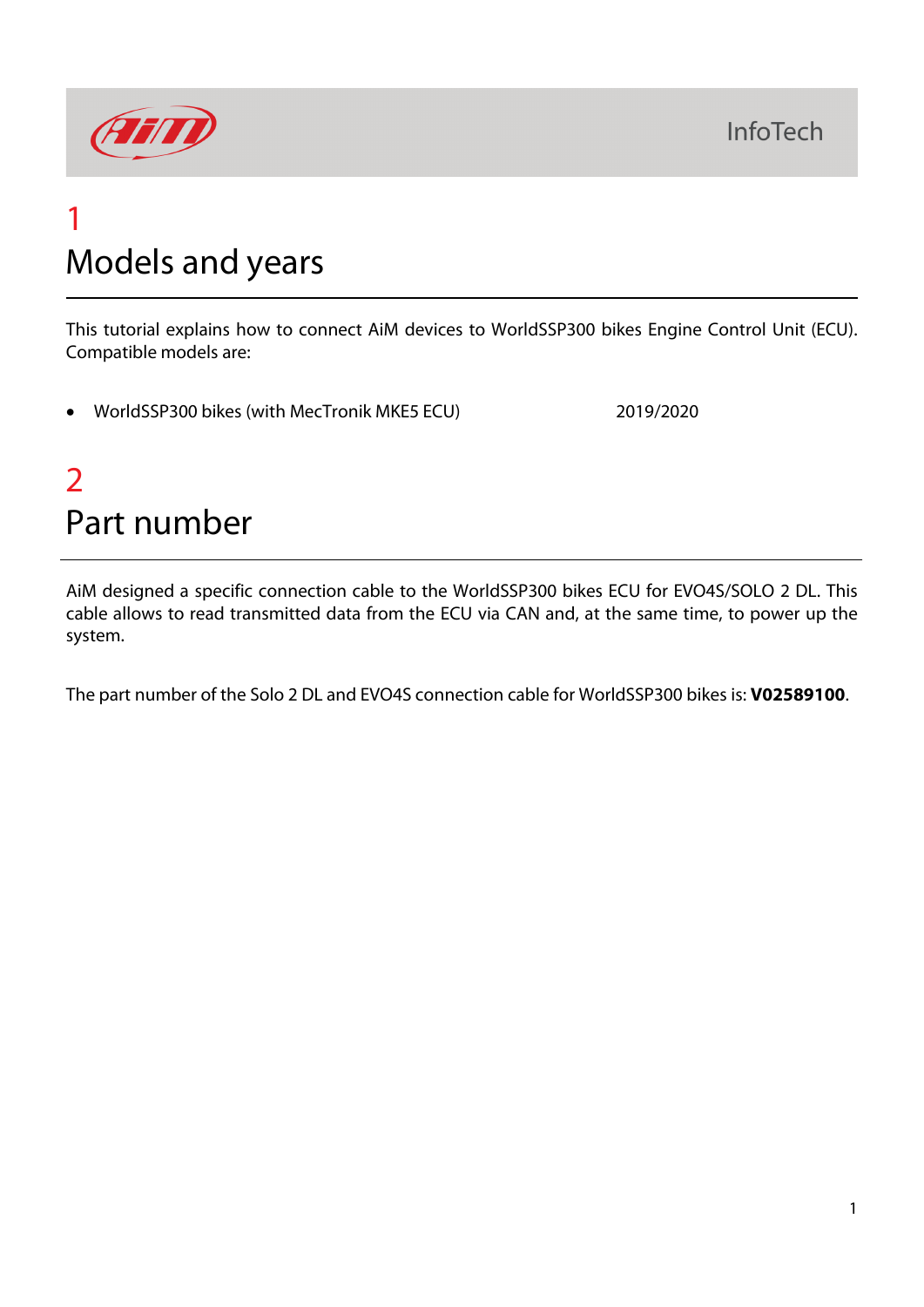

## 3 Connection

The specific Solo 2 DL/EVO4S connection cable for WorldSSP300 bikes allows to connect to the vehicle battery and ECU directly, through the 4pins white JST connector, labelled "CAN devices" (4 equal connectors are available on the bike harness). Here below, the cable scheme is available.



# 4 Race Studio 3 configuration

Before connecting the ECU to AiM device set this up using AiM Race Studio 3 software. The parameters to select in the device configuration are:

- ECU manufacturer **MecTronik**
	-
	- ECU Model **WSS 2019 V5** (RS3 only)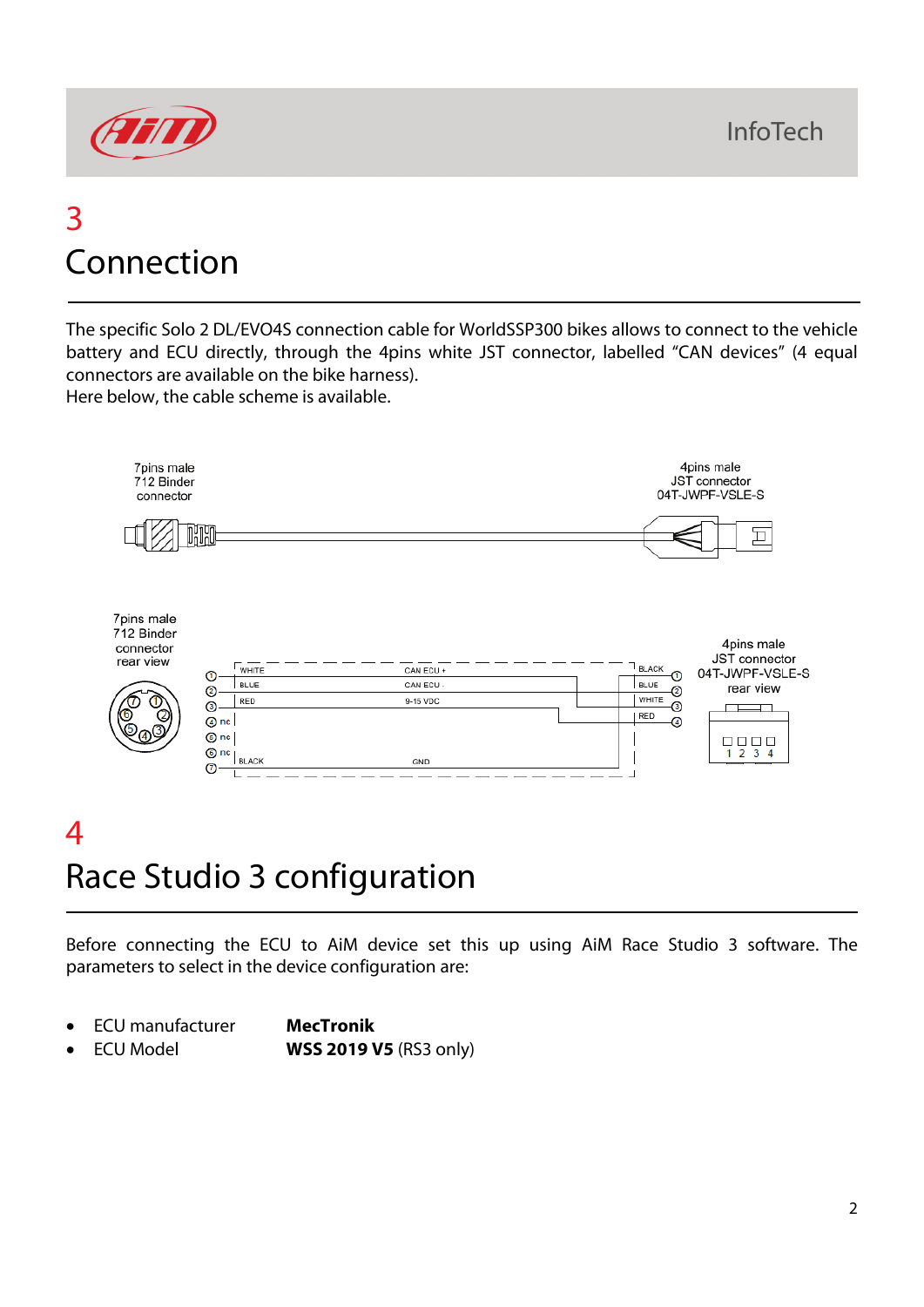



# 5 "MecTronik – WSS 2019 V5" protocol

Channels received by AiM loggers connected to "MecTronik – WSS 2019 V5" protocol are:

| <b>CHANNEL NAME</b>    | <b>FUNCTION</b>                   |
|------------------------|-----------------------------------|
| <b>RPM</b>             | <b>RPM</b>                        |
| <b>VIRTUAL RPM</b>     | <b>Virtual RPM</b>                |
| <b>GEARPOS VOLT</b>    | Gear voltage                      |
| <b>GEAR POS</b>        | Active gear                       |
| <b>SPEED VEHICLE</b>   | Vehicle speed                     |
| <b>SPEED REAR</b>      | Rear wheel speed                  |
| <b>SPEED FRONT</b>     | Front wheel speed                 |
| <b>BIKE VERT ACC</b>   | <b>Bike vertical acceleration</b> |
| <b>WTS</b>             | Water temperature                 |
| <b>ATS</b>             | Air temperature                   |
| <b>OTS</b>             | Oil temperature                   |
| <b>LAMBDA TEMP</b>     | Lambda temperature                |
| <b>BOARD TEMP</b>      | Board temperature                 |
| <b>OPS</b>             | Oil pressure                      |
| <b>BRAKE REAR</b>      | Rear brake pressure               |
| <b>BRAKE FRONT</b>     | Front brake pressure              |
| <b>FPS</b>             | Fuel pressure                     |
| <b>BAP</b>             | Barometric air pressure           |
| <b>MAP</b>             | Manifold air pressure             |
| <b>SUSP REAR</b>       | Rear suspension position          |
| <b>SUSP FRONT</b>      | Front suspension position         |
| <b>BIKE LEAN ANGLE</b> | Lean angle                        |
| <b>TPS</b>             | Throttle position sensor          |
| <b>DEMAND</b>          | Throttle demand                   |
| GAS                    | Handgrip throttle position        |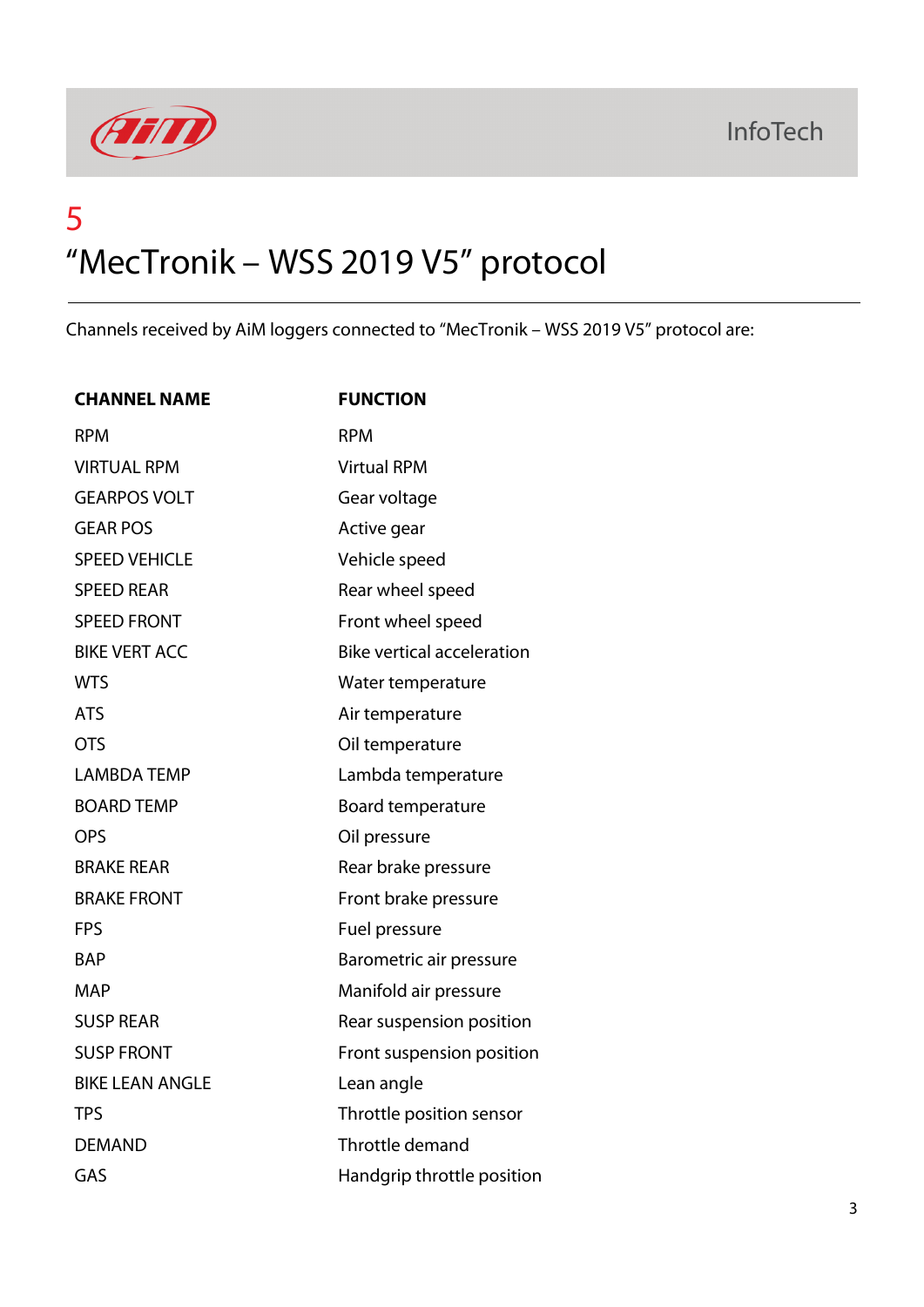

| <b>CUT LEVEL</b>        | Cut level                               |
|-------------------------|-----------------------------------------|
| <b>CLUTCH SLIP</b>      | Clutch slip                             |
| <b>SHIFT LIGHT</b>      | Shift light                             |
| <b>LAP TIME</b>         | Lap time                                |
| <b>VBAT</b>             | <b>Battery voltage</b>                  |
| VREF 1                  | Reference voltage 1 (5V)                |
| VREF <sub>2</sub>       | Reference voltage 2 (5V)                |
| <b>LAMBDA</b>           | Lambda                                  |
| <b>TORQUE REAR</b>      | Rear torque                             |
| <b>CUT FUNCTION</b>     | <b>Cut function</b>                     |
| <b>INJ CORR LAMBDA</b>  | Lambda injection corrector              |
| <b>TEAM CRC</b>         | <b>Team CRC</b>                         |
| <b>STEPPER COUNTER</b>  | Stepper counter                         |
| <b>WORKMODE</b>         | Work mode                               |
| <b>ENG REVS</b>         | Engine revolutions                      |
| <b>GEARSHIFT UP SM</b>  | Gearshift up state machine              |
| <b>GEARSHIFT DN SM</b>  | Gearshift down state machine            |
| <b>LAP INFO</b>         | Lap info                                |
| <b>LOADCELL</b>         | Load cell                               |
| <b>MANUFACTURER CRC</b> | <b>Manufacturer CRC</b>                 |
| <b>ENG STATE 1</b>      | Contains the following status messages: |
| $=1$                    | <b>STALL</b>                            |
| $= 2$                   | <b>MOVING</b>                           |
| $=$ 3                   | <b>SYNC</b>                             |
| $=4$                    | <b>PHASED</b>                           |
| <b>ENG STATE 2</b>      | Contains the following status messages: |
| $=1$                    | <b>TARTED</b>                           |
| $= 2$                   | SEQUENTIAL                              |
| $=$ 3                   | <b>TOO SLOW</b>                         |
| <b>DROPOFF STATE 1</b>  | Contains the following status messages: |
| $=1$                    | <b>ENABLED</b>                          |
| $= 2$                   | <b>IMU CHECK</b>                        |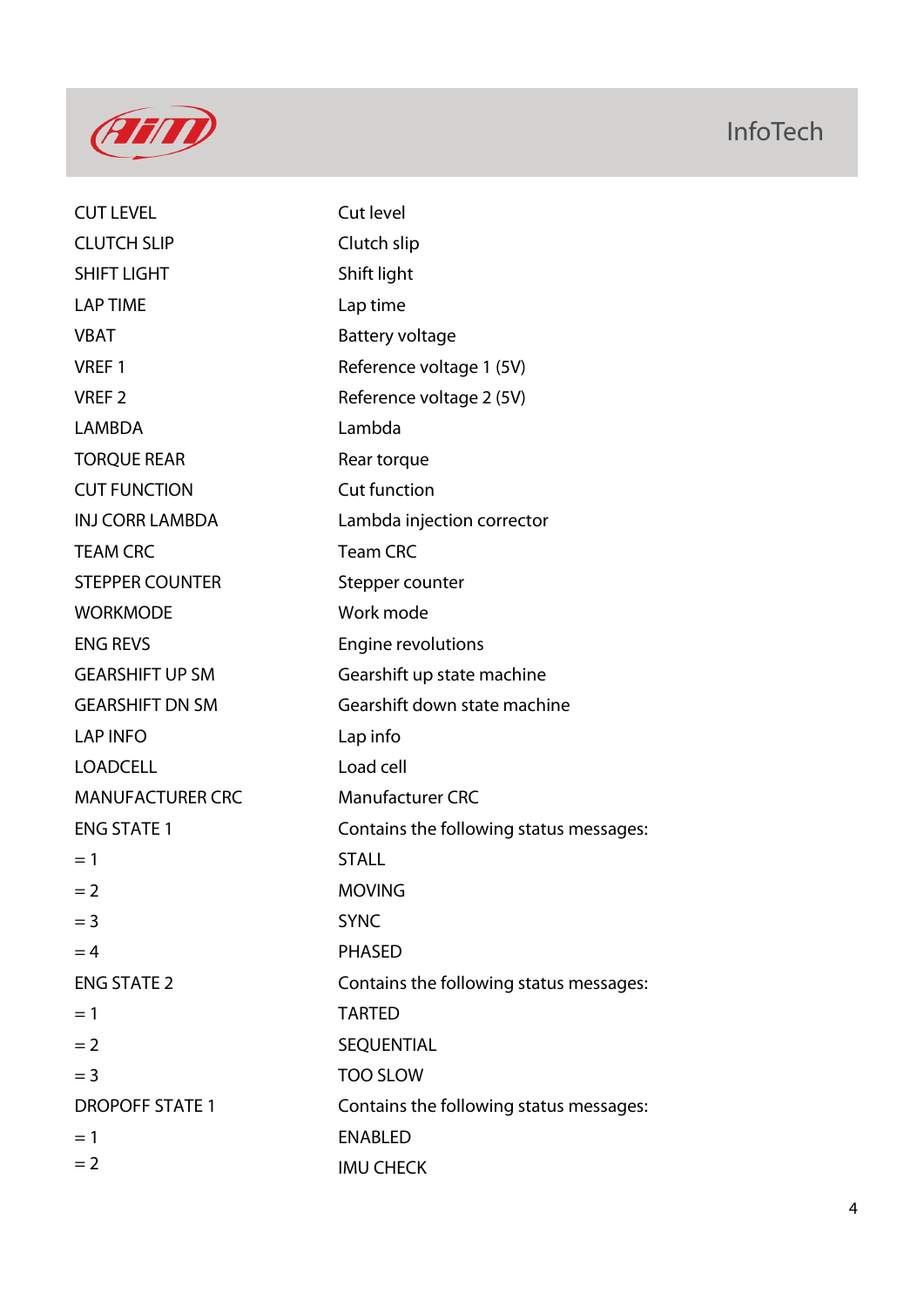

| $=$ 3                  | <b>OPS CHECK</b>                        |
|------------------------|-----------------------------------------|
| $=4$                   | <b>TILT CHECK</b>                       |
| $= 5$                  | <b>ARMED</b>                            |
| $= 6$                  | <b>IMU DROP</b>                         |
| $= 7$                  | <b>OPS DROP</b>                         |
| $= 8$                  | <b>TILT DROP</b>                        |
| <b>DROPOFF STATE 2</b> | Contains the following status messages: |
| $=1$                   | <b>ENGINE OFF</b>                       |
| $= 2$                  | <b>LATCH OFF</b>                        |
| $= 6$                  | <b>IMU SET</b>                          |
| $= 7$                  | <b>OPS SET</b>                          |
| $= 8$                  | <b>TILT SET</b>                         |
| <b>RBW STATE 1</b>     | Contains the following status messages: |
| $=1$                   | <b>ENABLED</b>                          |
| $= 5$                  | <b>RECOVERY</b>                         |
| <b>RBW STATE 2</b>     | Contains the following status messages: |
| $=1$                   | <b>ERR GAS</b>                          |
| $= 2$                  | <b>ERR TPS</b>                          |
| $=$ 3                  | <b>ERR PID</b>                          |
| $=4$                   | <b>ERR HBR</b>                          |
| <b>USER OUTPUT 1</b>   | Contains the following messages:        |
| $=1$                   | <b>FAN COOLER</b>                       |
| $= 2$                  | <b>VACUUM PUMP</b>                      |
| $=$ 3                  | <b>BACK LIGHTS</b>                      |
| $=4$                   | <b>TRUMPETS</b>                         |
| <b>WORKMODE MASK1</b>  | Contains the following messages:        |
| $= 2$                  | <b>RAIN LIGHT</b>                       |
| $=$ 3                  | <b>DROP OFF</b>                         |
| $= 5$                  | <b>TYRE A</b>                           |
| $= 6$                  | <b>TYRE B</b>                           |
| $=7$                   | <b>TYRE C</b>                           |
| $= 8$                  | <b>AUX SPROKETS</b>                     |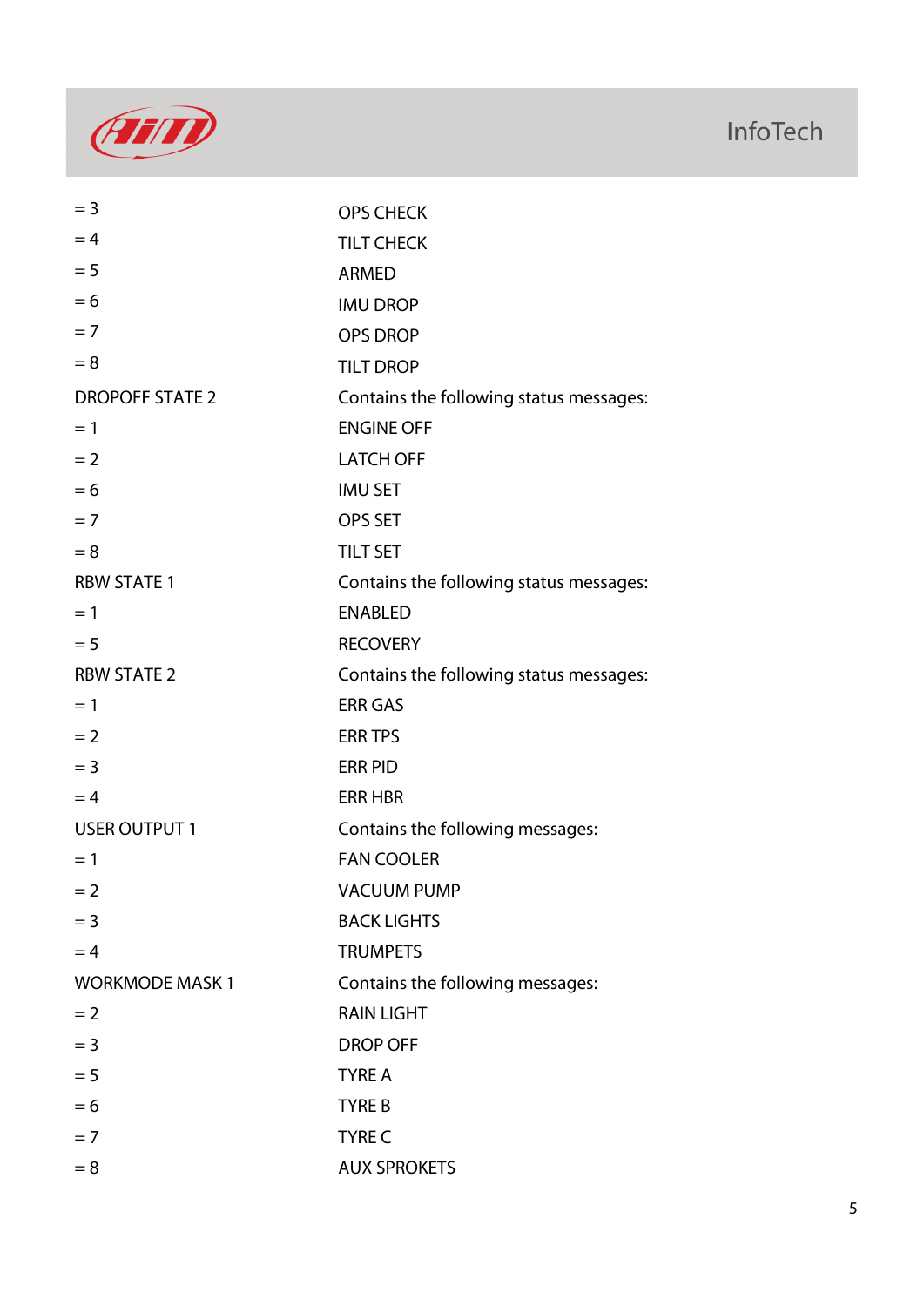

| <b>WORKMODE MASK 2</b> | Contains the following messages:            |
|------------------------|---------------------------------------------|
| $= 1$                  | <b>DEMAND A</b>                             |
| $= 2$                  | <b>DEMAND B</b>                             |
| $= 5$                  | <b>ANGBRAKE A</b>                           |
| $= 6$                  | <b>ENGBRAKE B</b>                           |
| <b>WORKMODE MASK 3</b> | Contains the following messages:            |
| $= 8$                  | <b>ANTIJERK</b>                             |
| <b>ENGINE FUNCT 1</b>  | Contains the following messages:            |
| $=1$                   | <b>ENG KILL</b>                             |
| $= 2$                  | <b>ENG STOP</b>                             |
| $= 3$                  | <b>ENG DROPOFF</b>                          |
| $=4$                   | <b>RPM LIMIT</b>                            |
| $= 5$                  | <b>IDLE CTRL</b>                            |
| $= 6$                  | <b>LAMBDA CTRL</b>                          |
| <b>SENSORS DIAG 1</b>  | Contains the following diagnostic messages: |
| $=1$                   | <b>PICKUP</b>                               |
| $= 2$                  | <b>PHASE SIG</b>                            |
| $=$ 3                  | GAS                                         |
| $=4$                   | <b>TPS</b>                                  |
| $= 5$                  | <b>MAP</b>                                  |
| $= 6$                  | <b>BAP</b>                                  |
| $= 7$                  | <b>OPS</b>                                  |
| $= 8$                  | <b>FPS</b>                                  |
| <b>SENSORS DIAG 2</b>  | Contains the following diagnostic messages: |
| $= 1$                  | <b>WTS</b>                                  |
| $= 2$                  | <b>ATS</b>                                  |
| $= 3$                  | <b>OTS</b>                                  |
| $=4$                   | <b>LAMBDA</b>                               |
| $= 5$                  | <b>DRUMPOS</b>                              |
| $= 6$                  | <b>LOADCELL</b>                             |
| $= 7$                  | <b>SPEED FRONT</b>                          |
| $= 8$                  | <b>SPEED REAR</b>                           |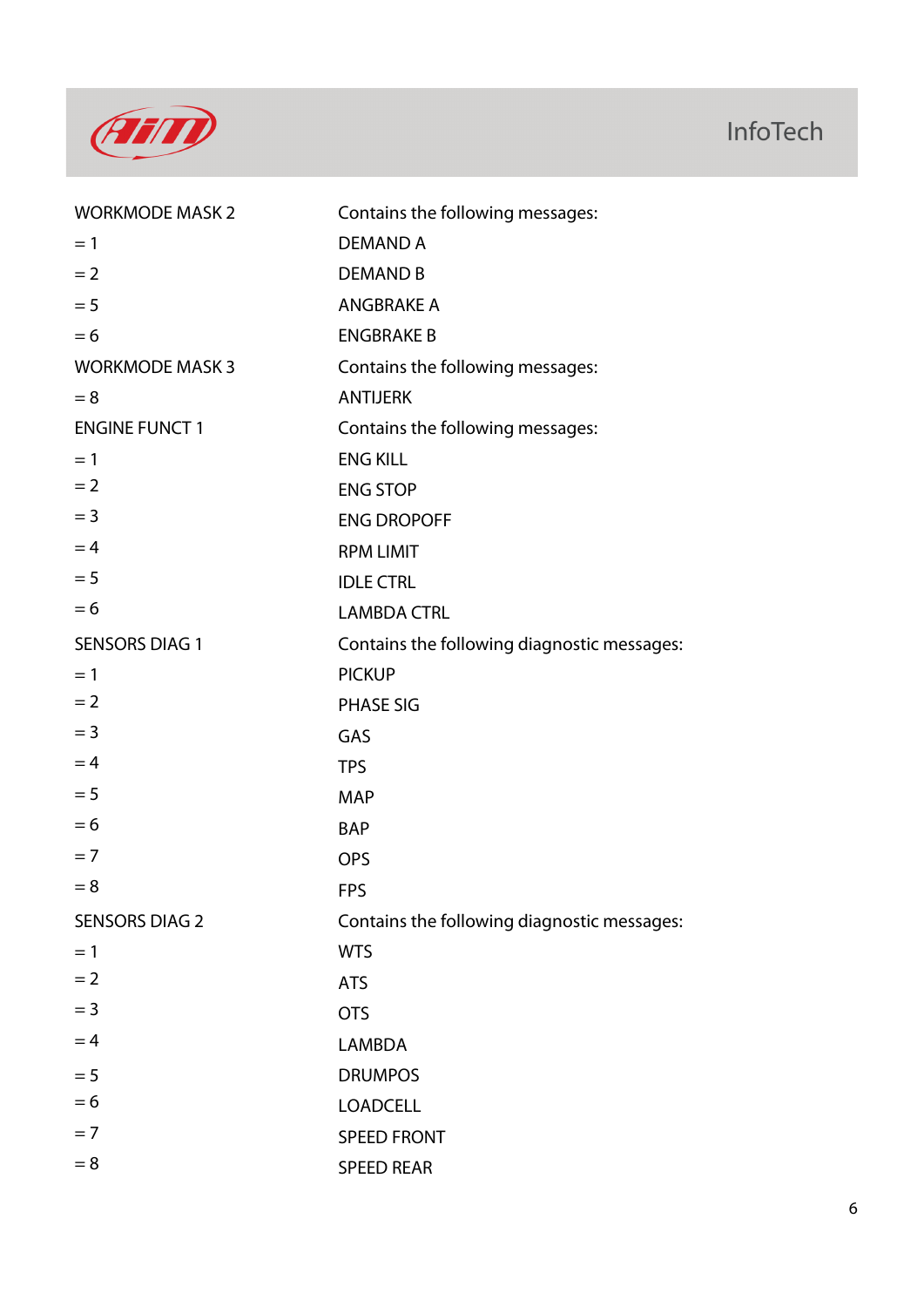

| <b>SENSORS DIAG 3</b>   | Contains the following diagnostic messages: |
|-------------------------|---------------------------------------------|
| $=1$                    | <b>BRAKE FRONT</b>                          |
| $= 2$                   | <b>BRAKE REAR</b>                           |
| <b>SENSORS DIAG 4</b>   | Contains the following diagnostic messages: |
| $= 6$                   | VREF <sub>1</sub>                           |
| $= 7$                   | VREF <sub>2</sub>                           |
| $= 8$                   | <b>VBATTERY</b>                             |
| <b>ACTUATORS DIAG 1</b> | Contains the following diagnostic messages: |
| $= 1$                   | COIL <sub>1</sub>                           |
| $= 2$                   | COIL <sub>2</sub>                           |
| $=$ 3                   | COIL <sub>3</sub>                           |
| $=4$                    | COIL <sub>4</sub>                           |
| $= 5$                   | <b>INJECTOR 1</b>                           |
| $= 6$                   | <b>INJECTOR 2</b>                           |
| $= 7$                   | <b>INJECTOR 3</b>                           |
| $= 8$                   | <b>INJECTOR 4</b>                           |
| <b>ACTUATORS DIAG 2</b> | Contains the following diagnostic messages: |
| $=1$                    | <b>INJECTOR 5</b>                           |
| $= 2$                   | <b>INJECTOR 6</b>                           |
| $=$ 3                   | <b>INJECTOR 7</b>                           |
| $=4$                    | <b>INJECTOR 8</b>                           |
| $= 5$                   | <b>HBRIDGE 1</b>                            |
| $= 6$                   | <b>HBRIDGE 2</b>                            |
| $=7$                    | PWM <sub>1</sub>                            |
| $= 8$                   | PWM <sub>2</sub>                            |
| <b>ACTUATORS DIAG 3</b> | Contains the following diagnostic messages: |
| $=1$                    | PWM <sub>3</sub>                            |
| $= 2$                   | PWM <sub>4</sub>                            |
| $=$ 3                   | PWM <sub>5</sub>                            |
| $=4$                    | PWM <sub>6</sub>                            |
| $= 5$                   | PWM <sub>7</sub>                            |
| $= 6$                   | PWM8                                        |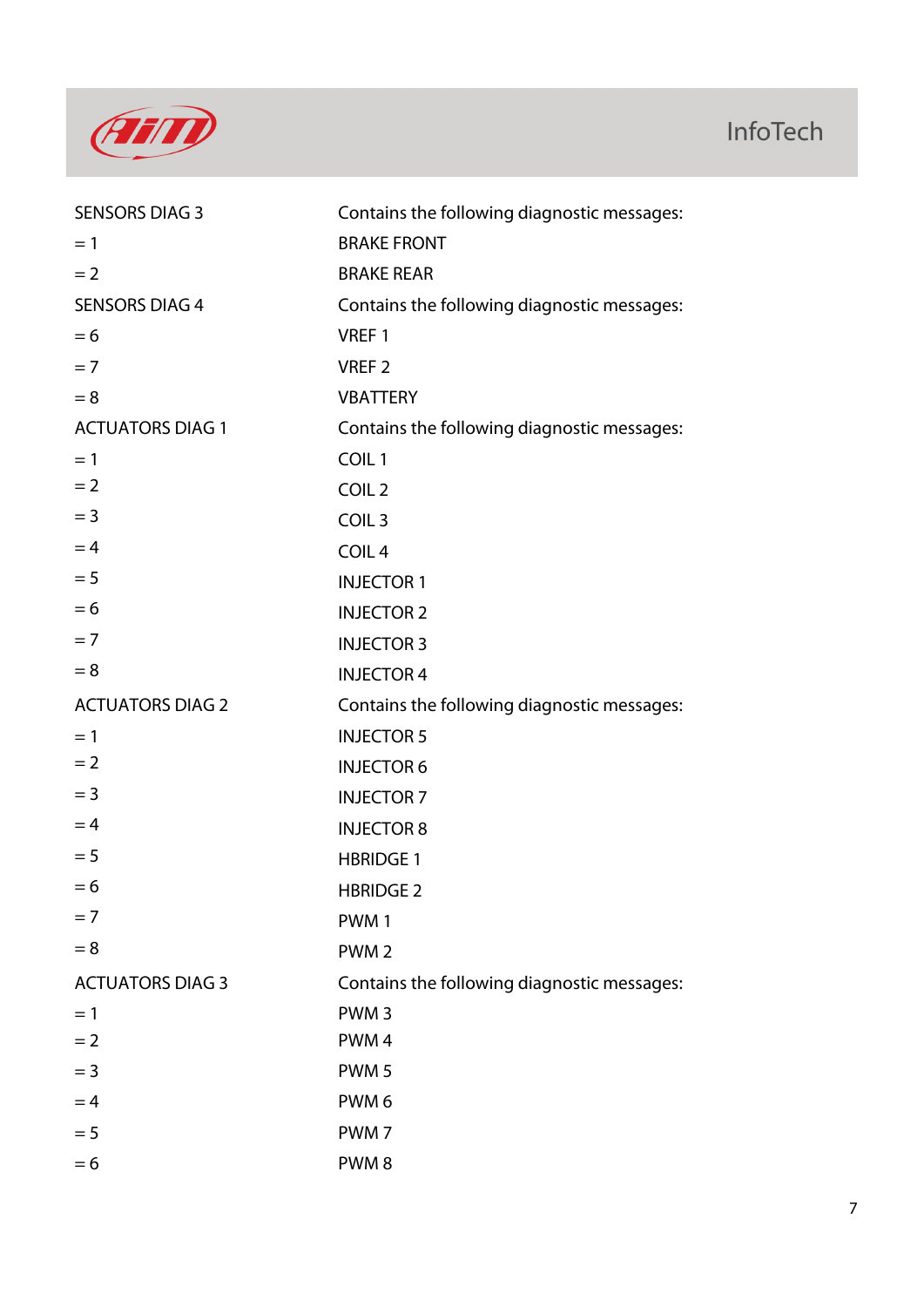

| $= 7$                   | PWM <sub>9</sub>                            |
|-------------------------|---------------------------------------------|
| $= 8$                   | <b>PWM 10</b>                               |
| <b>ACTUATORS DIAG 4</b> | Contains the following diagnostic messages: |
| $=1$                    | <b>PWM 11</b>                               |
| $= 2$                   | <b>PWM 12</b>                               |
| $=$ 3                   | MFO <sub>1</sub>                            |
| $=4$                    | MFO <sub>2</sub>                            |
| $= 5$                   | MFO <sub>3</sub>                            |
| $= 6$                   | MFO <sub>4</sub>                            |
| $= 7$                   | MFO <sub>5</sub>                            |
| <b>USER INPUT 1</b>     | Contains the following messages:            |
| $= 1$                   | <b>BUTTON 1 PRESS</b>                       |
| $= 2$                   | <b>BUTTON 2 PRESS</b>                       |
| $=$ 3                   | <b>BUTTON 3 PRESS</b>                       |
| $=4$                    | <b>BUTTON 4 PRESS</b>                       |
| $= 5$                   | <b>BUTTON 5 PRESS</b>                       |
| $= 6$                   | <b>BUTTON 6 PRESS</b>                       |
| <b>ENGINE FUNCT 2</b>   | Contains the following messages:            |
| $= 8$                   | <b>FIM LOCKED</b>                           |
| <b>STR FUNCTION 1</b>   | Contains the following messages:            |
| $= 2$                   | <b>SPEED LIMIT</b>                          |
| $=$ 3                   | <b>GEAR SHIFTUP</b>                         |
| $=4$                    | <b>GEAR SHIFTDN</b>                         |
| $= 5$                   | <b>ENGINEBRAKE CTRL</b>                     |
| $= 6$                   | <b>ENTIJERK CTRL</b>                        |
| <b>LAMBDA FLAGS 1</b>   | Contains the following messages:            |
| $=1$                    | <b>LAMBDA ENABLED</b>                       |
| $= 2$                   | <b>LAMBDA READING</b>                       |
| $=$ 3                   | <b>LAMBDA WRITING</b>                       |
| $= 5$                   | <b>LAMBDA ACTIVE</b>                        |
| $= 6$                   | <b>LAMBDA FREEZED</b>                       |
| <b>USER INPUT 2</b>     | Contains the following messages:            |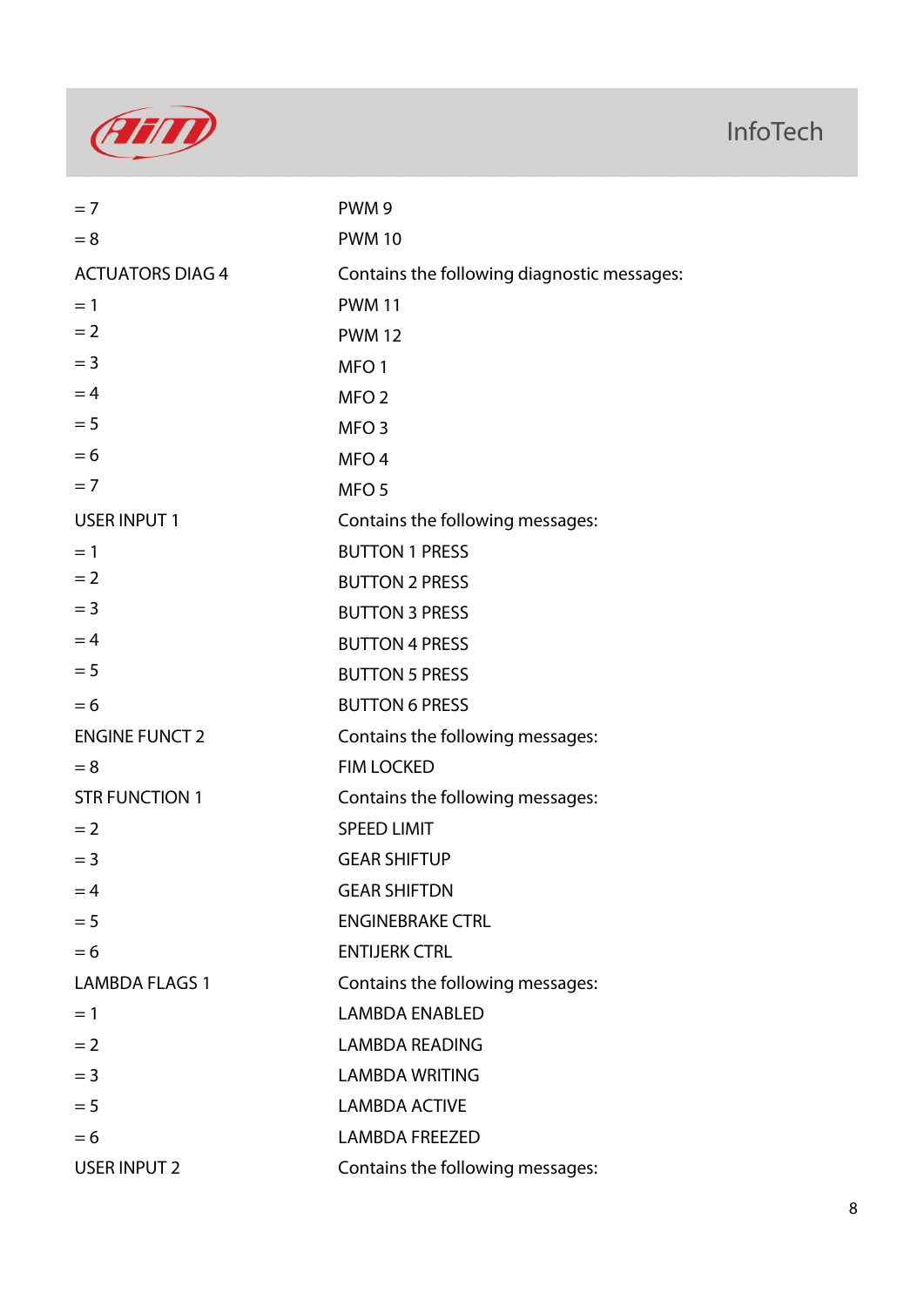

| $=1$                   | <b>BUTTON 1 TRIGGER</b>          |
|------------------------|----------------------------------|
| $= 2$                  | <b>BUTTON 2 TRIGGER</b>          |
| $=$ 3                  | <b>BUTTON 3 TRIGGER</b>          |
| $=4$                   | <b>BUTTON 4 TRIGGER</b>          |
| $= 5$                  | <b>BUTTON 5 TRIGGER</b>          |
| $= 6$                  | <b>BUTTON 6 TRIGGER</b>          |
| <b>AUX LIGHT</b>       | <b>Auxiliary light</b>           |
| <b>CALIB INFO 1</b>    | Contains the following messages: |
| $=1$                   | <b>ENGINE RAM</b>                |
| $= 2$                  | <b>ENGINE FLASH</b>              |
| $=$ 3                  | <b>STRATEGY RAM</b>              |
| $=4$                   | <b>STRATEGY FLASH</b>            |
| <b>CALIB INFO 2</b>    | Contains the following messages: |
| $= 7$                  | <b>WARNING</b>                   |
| $= 8$                  | <b>ERROR</b>                     |
| <b>STEPPER STATE 1</b> | Contains the following messages: |
| $=1$                   | <b>ENABLED</b>                   |
| $= 2$                  | <b>INIT</b>                      |
| $=$ 3                  | <b>MANUAL</b>                    |
| $=4$                   | <b>CALIBRATION</b>               |
| $= 5$                  | <b>FEEDBACK</b>                  |
| $= 6$                  | <b>CLOSEDLOOP</b>                |
| $=7$                   | <b>RECOVERY</b>                  |
| <b>WORKMODE MASK 4</b> | Contains the following messages: |
| $=1$                   | <b>SHIFT UP</b>                  |
| $= 2$                  | <b>SHIFT DOWN</b>                |
| $=$ 3                  | <b>LAMBDA CTRL</b>               |
| $=4$                   | <b>INJ CORR CYL</b>              |
| $= 5$                  | <b>INJ CORR MAIN</b>             |
| $= 6$                  | <b>INJ CORR SPEED</b>            |
| $=7$                   | <b>IGN CORR A</b>                |
| $= 8$                  | <b>IGN CORR B</b>                |